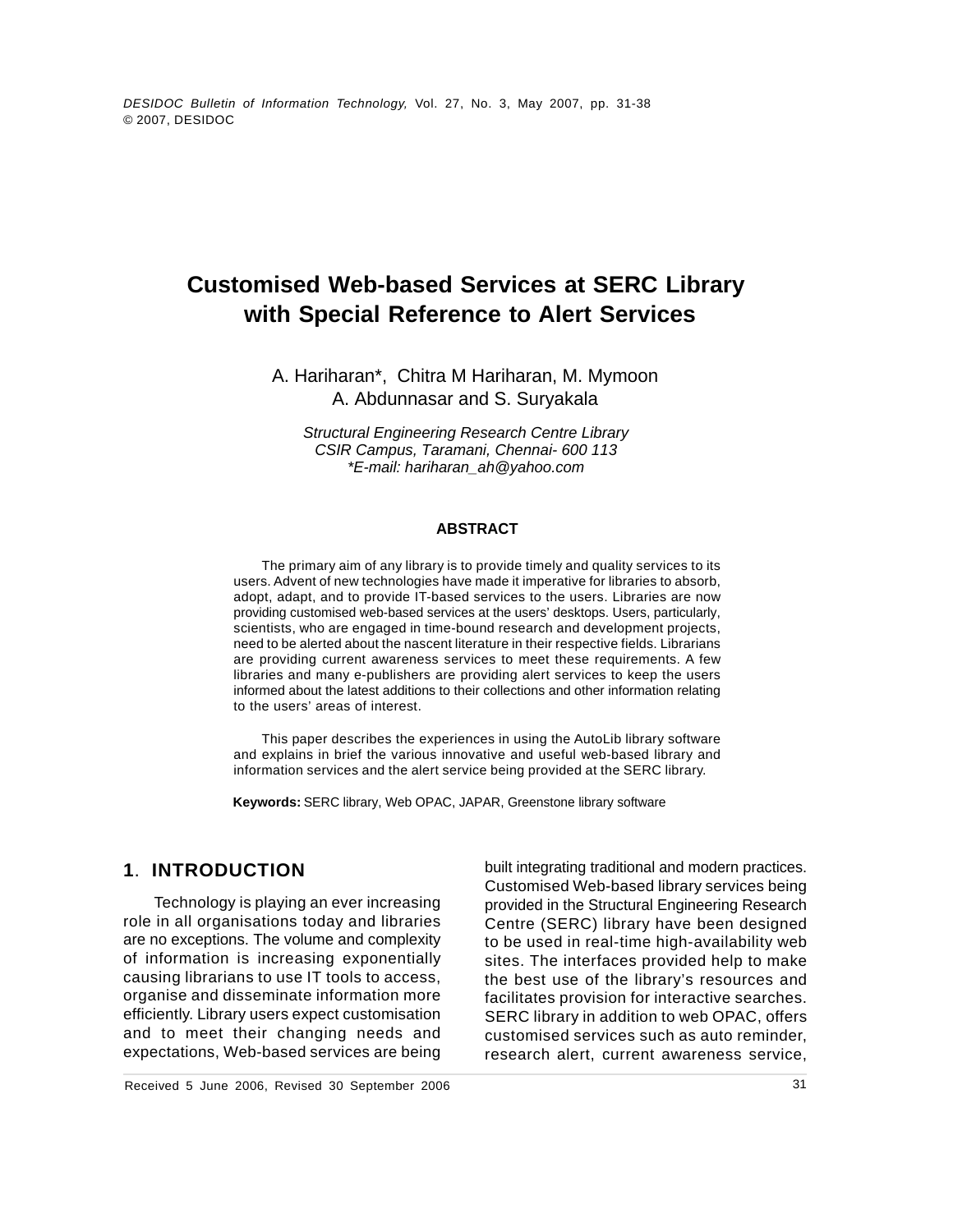online project research profile service (OPRPS),  $\aleph$ online project research diary (OPRD), Journal<br>orticle performance englysis reperter (JADAD) article performance analysis reporter (JAPAR) and institutional repository through Greenstone  $\aleph$ digital library software.

## **2. WEB-BASED SERVICES**

Present-day library services have not<br>metamorphosised as automated systems **2.1 Library Portal** only metamorphosised as automated systems, but have also specialised by providing services through the library Web pages. Web services are being offered using various Web softwares and tools such as RDBMS (MS-SQL, Oracle, MySQL), mark-up, scripting and programming languages (html, asp, jsp ) and Web servers (IIS, Tomcat). SERC is using AutoLib library software, which integrates all the above technologies to provide Web-based services

The library automation has provided integrated solutions for the in-house operations and Web-enabled services on the campus Intranet using the modern Web tools of Chemistry<br>and techniques and techniques. The contract of the contract of the contract of the contract of the contract of the contract of the contract of the contract of the contract of the contract of the contract of the contract of the contract o

 SERC library has about 1,05,017 records. The library has created and maintaining the

- ≫∢
- $\chi$ Journal articles, 2.2 Web OPAC
- Journal issues, Ж
- $\chi$
- ⊁
- X
- X

The library is providing following web based services using all the above databases:

- ※
- X
- Online project research profile service ≫ (OPRPS) and online project research
- ≫∢
- Auto overdue reminder service (AORS)
- Research alert service (RAS)
- Cover and contents page services
- Articles published by the scientists
- Institutional repository

#### **2.1 Library Portal**

to its users.<br>links to home pages of important journals in SERC library provides various services through its library portal (Fig.1)–a single window to access library resources– through Intranet. The portal gives a brief description of the library. It provides information about collection, staff, library committee, rules and regulations, services offered, journals subscribed, building, floor plan, publication, membership, useful websites, etc. It also provides direct the area of civil and structural engineering published by Elsevier, ASCE, Blackwell, ACS, ASTM, Wiley, Springer, Royal society of Chemistry, Oxford University Press, and ASME, etc.

following databases and the database and the search of the search of the search of the search of the search of the search of the search of the search of the search of the search of the search of the search of the search of Technical books, reports and theses, the SERC scientists has also been provided. Several free e-resources available on the internet are being collected, consolidated and made available through the SERC portal. Link to the database of articles published by

#### **2.2 Web OPAC**

Back volumes, (Web OPAC) is one of the Web- based services Standards (codes), web OPAC demonstrates advances on traditional Compact discs, and OPACs, especially in terms of remote access Microfiche on the intranet. The many document types and sources via a Library portal Web-based online public access catalogues offered by SERC library. As a catalogue, by users and their potential to integrate single interface. A Web-based hypertext OPAC holds the promise of easy search interaction with the databases and retrieval of relevant information.

Web OPAC CONTROL CONTROL SERCTIFICATION OP SERCTIFICATION OP A CONTROLLER CONTROLLER STRUCTURE diary (OPRD) issues, standards, back volumes, conference Auto alert service (AAS) microfiche), general search, useful websites.SERC library Web OPAC has various links like personalised service, books, book reports, journal articles, search report, journal articles, non-book materials (CD ROMS and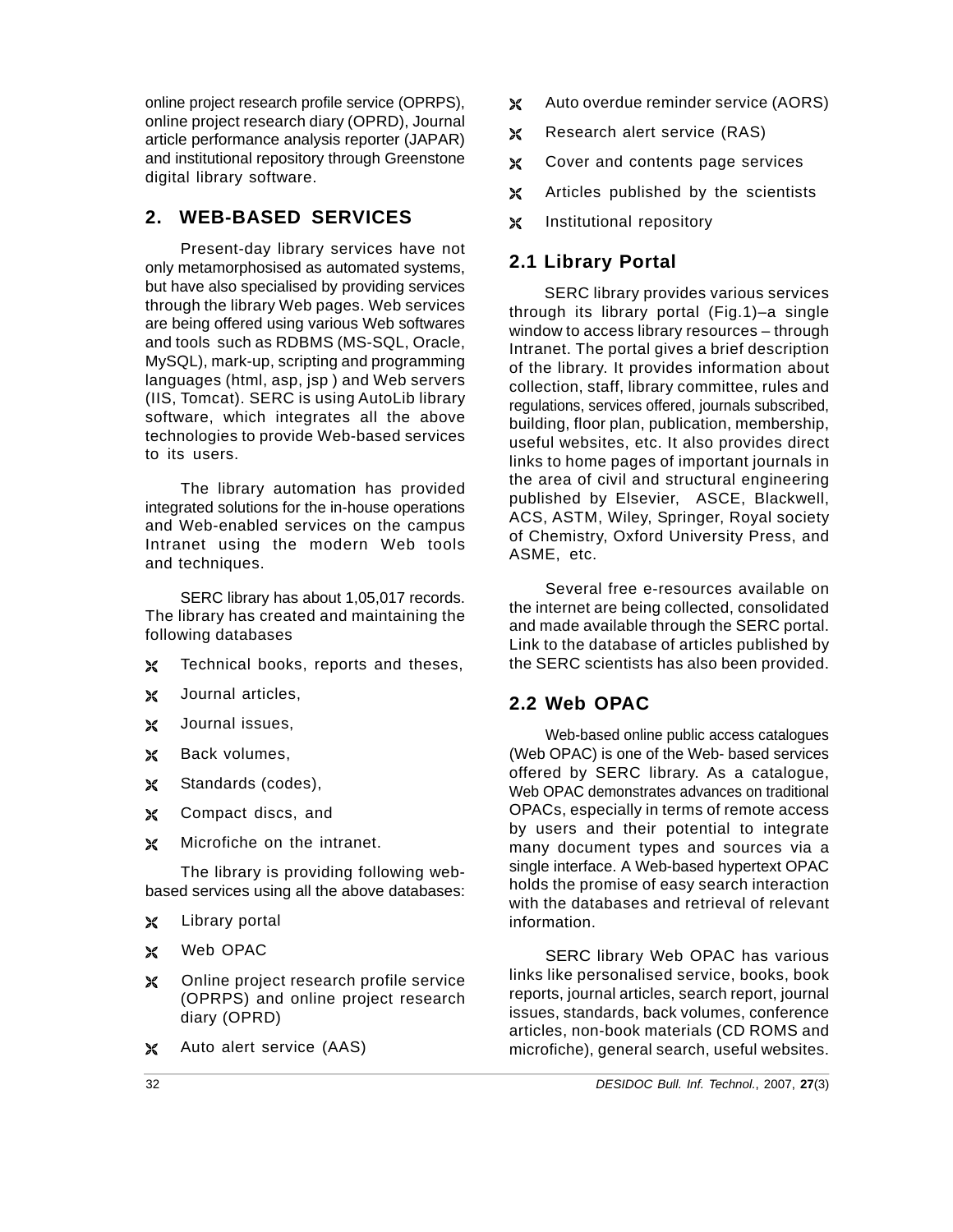

desktop on Intranet. More than 150 desktops are connected to the server through the Intranet.

search interface to access library resources:

**Simple Search:** Simple search allows the fields of the documents such as author, title, subject, accession number, keyword separately and also in combination of these

**Advanced Search (Query Builder):** The web OPAC helps to search resources using Boolean and other logical operators on access points like title, keyword, year, etc. on an<br>Intrenst environment from any where in the **Profile Service and Online** Intranet environment from any where in the **Example 3** Fitting Service and Official Anticampus. The Web module has advanced **Project Research Diary** query builder, which allows users to search the database using a field or combination of fields based on any conditions (search string in a character field such as author, title etc. or any where in the field starting with a word or in a numeric field such as accession number, price, etc. by using operators like >,>=,<,<=,= combined with Boolean operators bonder need search the online catalogue regularly<br>AND OR NOT This module belge to generate to be aware of new resources. The Web-AND, OR, NOT. This module helps to generate

The service is made available at the users' various types of search reports in various The web OPAC provides the following out put). The search result can be sorted in formats like MARC, CCF, etc. Users can generate reports in customised formats (user can choose fields to be displayed in search any desired order at multiple level.

users to search based on all the mandatory to search the documents based on all the **Restricted Search:** Restricted Search allows mandatory fields by typing letter by letter.

fields. has dictionary for author, subject and publisher. **Dictionary-Based Search:** The Web module By clicking the link, users can access the required information.

## **2.3 Online Project Research Profile Service and Online Project Research Diary**

Online Project Research Profile Service (OPRPS) is one of the personalised service that serves as a tool to collect and organise resources for use by individual users and helps scholars stay informed of the new resources added by the library. Users no longer need search the online catalogue regularly Figure 1. SERC library portal.<br>
to density formats like MARC, CCF, etc. Users can<br>
desktops<br>
formats like MARC, CCF, etc. Users can<br>
elentranet.<br>
following can choose fields to be displayed in search<br>
following can choose

DESIDOC Bull. Inf. Technol., 2007, **27**(3) 33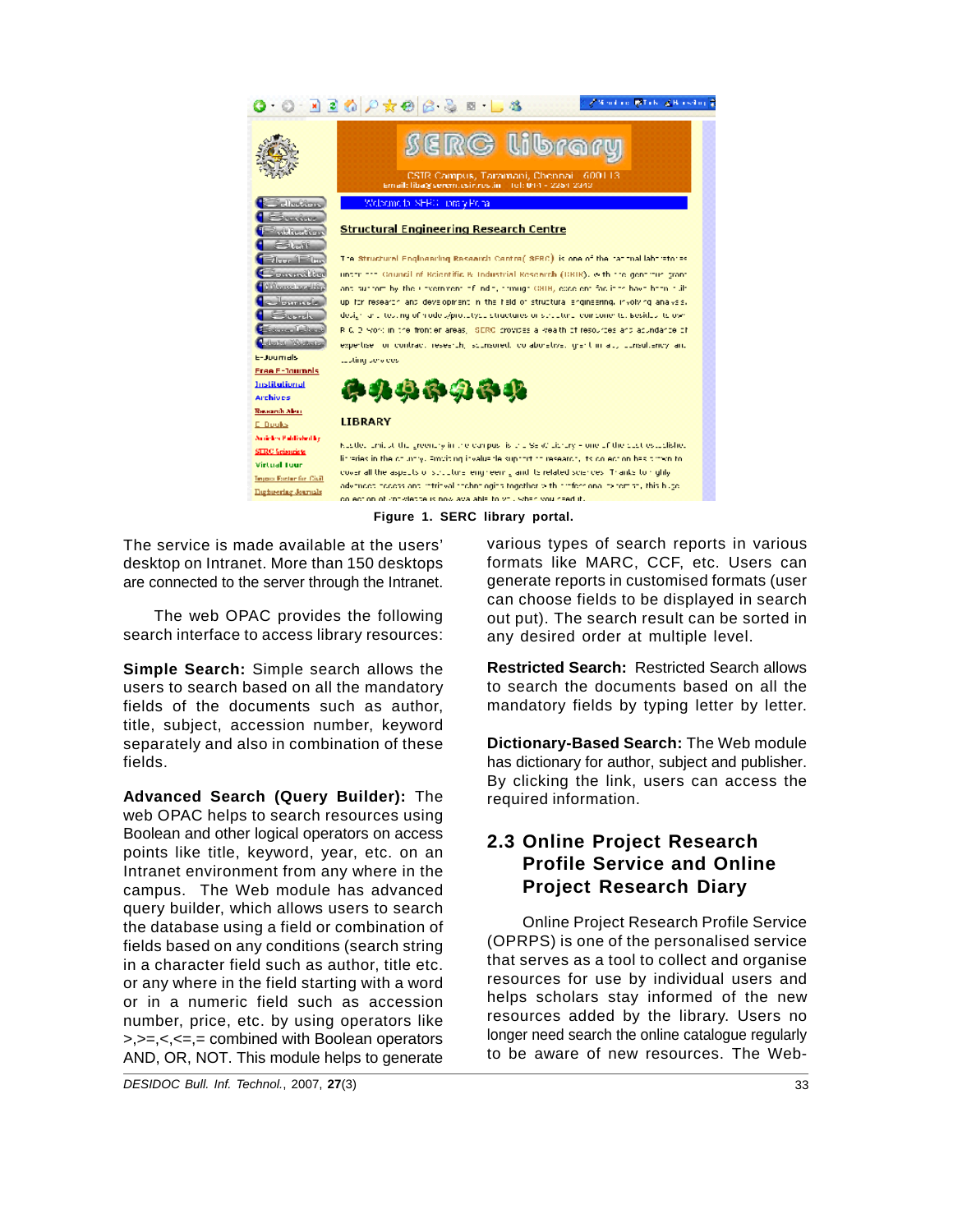and maintain their dynamic user profiles, appropriateness of the resources retrieved, just how broad or narrow, and also how relevant, are their search profiles. Once the profile, he can then save the profile (though it can be edited again at any time). The user from both the OPRPS and OPRD. can run their profile against the records added and retrieve these documents filtered by the **2.4 Auto Alert Service** date in which records have been added,

and the availability of e-resource repositories and sophisticated integrated library system, the process of providing current awareness service has been re-emphasised and reshaped. The concept is simple, but powerful and<br>personalization of corriese is the key to **2.5 Auto Overdue Reminder** personalisation of services is the key to institutional engagement for the digital library. **Service** 

OPRD is a unique feature, which allows the users to search the databases of the library for a particular research topic and

based user interface program with their login make personal research notes on the retrieved and password has been made available on documents after referring/reading the same. the Intranet. This allows the users to create The information put into the system remains hitherto maintained by the library staff. Users htrack of the referred literature, modify comments can judge, by both the number and or notes for each document referred. This is user is satisfied with a particular search works on a login and password and is individualprivate and OPRD enables them to keep of vital use for future research activities, writing research papers, project proposal presentations, reports writing, etc. OPRD centric. The users have largely benefited from both the OPRPS and OPRD.

#### **2.4 Auto Alert Service**

document types, etc. (Fig. 2). A software tool has been developed to With the proliferation of full-text journals runs all user search profiles (described above provide auto alert service which automatically in OPRPS) against the records added every day. The system then e-mails, to each scientist, a report of the new records that meet the criteria in his or her saved profile (Fig.3).

#### **2.5 Auto Overdue Reminder Service**

It is very difficult to keep track of the overdue documents and inform the user as and when documents fall due for return, even

|                | Update Profile                                                                                                                   |                                                          |
|----------------|----------------------------------------------------------------------------------------------------------------------------------|----------------------------------------------------------|
|                |                                                                                                                                  |                                                          |
| Member Code 59 | Member Name BALASUBRAMANIAN                                                                                                      |                                                          |
| Email ID       | Profile<br>balu@sercm.csir.res.in                                                                                                | concrete structure; concrete<br>composite; FRC; concrete |
|                | Please specify your Research / Project Topic(s) / field of interest.<br>Eg : parallel computing; neural network; steel structure | aggregate; corrosion;<br>polymer; cement                 |
|                | $Update$                                                                                                                         |                                                          |
|                | Generating Reports                                                                                                               |                                                          |
| Type.          | For Generating a Report, Please specify the Date (dd/mm/yyyy) (From and To ) and select the Document                             |                                                          |
|                | <b>From Date</b> $01/01/2006$<br>To Date $21/04/2006$                                                                            | $Type$ $\boxed{\text{Book} \quad \boxed{\text{I}}$       |
|                | Display   To File                                                                                                                |                                                          |
|                | Figure 2. OPRPS research profile.                                                                                                |                                                          |

34 DESIDOC Bull. Inf. Technol., 2007, **27**(3)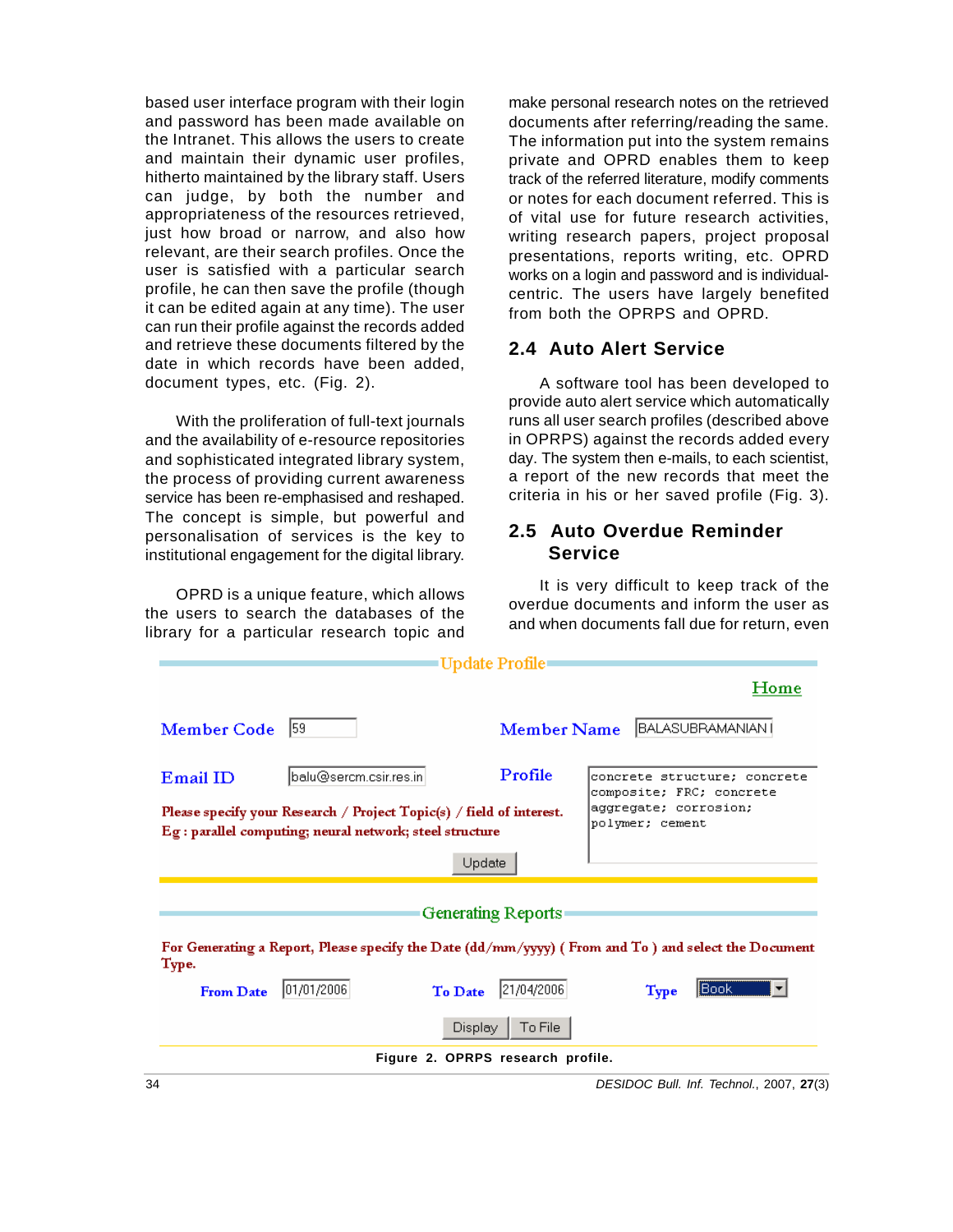

**Figure 3. Article alert service through e-mail.**

in an automated system. Therefore, an auto rextensively. This service is also being offered overdue reminder service (AORS) has been designed and implemented. This program keeps track of the overdue books daily in **2.7 Cover and Contents Page** the morning when the system is booted. It **Service** identifies overdue documents on the day and sends a reminder to the users' mail box (Fig. 4).The alert overdue reminder messages are sent daily until the overdue documents are returned. The overdue collection has been considerably reduced after introduction of this service. The contract of the contract of the contract of the contract of the contract of the contract of the contract of the contract of the contract of the contract of the contract of the contract of the contract of

## **2.6 Research Alert Service**

Research Alert—a monthly Central Alert Service (CAS) is being offered as an in house alert service, primarily to cater to the ED ALUSES needs of the engineer/scientists of the Centre. Core periodicals have been identified and articles are keyed into the database regularly. These articles are grouped under 21 main areas covering core Research and Development

to the campus Intranet. In-house studies have shown that this service is being used on a subscription basis, since 1997.

# **Service**

The cover and contents pages of books are being scanned as and when bought in the library and linked to the respective record at the time of cataloguing the books. The user can view the content pages in the Web browser along with the bibliographical details while searching at his work place itself**.** This helps the user to browse the contents of books easily from his terminal anywhere in the campus. The campus of the campus of the campus of the campus of the campus of the campus of the campus of the campus of the campus of the campus of the campus of the campus of the campus of the campus of the campus of

## **2.8 Articles Published by the Scientists**

areas of the Centre. The reporter (Fig. 5). Users can search the database Users have seamless access to the research year of publication, subject, country, impact alert database from any PC that is connected factor, etc. Many reports and statistics, such A database of articles published in journals by the scientists of SERC since 1969 has been created using the Web-enabled software called journal articles performance analysis based on author, article title, journal name, as number of articles published by a scientist in a journal or in a given year, can be generated.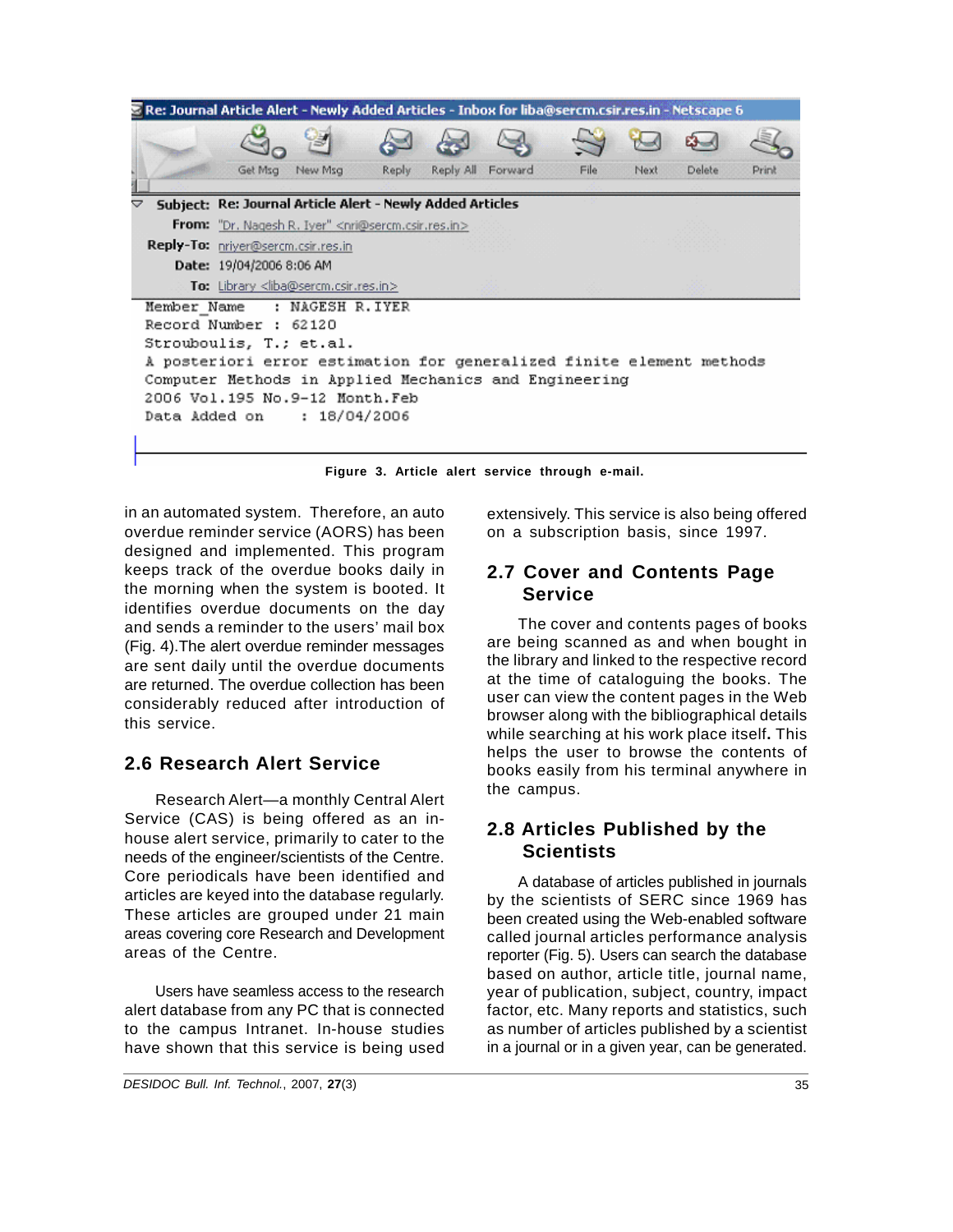| <b>Example:</b> Auto Due Reminder - SERC LIBRARY - Inbox for chitrah@sercm.csir.res.in - Netscape 6                                                                  |                                                                                                                                                                                                                                                                             |  |  |  |
|----------------------------------------------------------------------------------------------------------------------------------------------------------------------|-----------------------------------------------------------------------------------------------------------------------------------------------------------------------------------------------------------------------------------------------------------------------------|--|--|--|
| File Edit View Search Go Message Tasks Help                                                                                                                          |                                                                                                                                                                                                                                                                             |  |  |  |
|                                                                                                                                                                      |                                                                                                                                                                                                                                                                             |  |  |  |
| Get Msg<br>New Msg                                                                                                                                                   | Reply All Forward<br><b>Delete</b><br>File<br>Reply<br>Next                                                                                                                                                                                                                 |  |  |  |
| Subject: Auto Due Reminder - SERC LIBRARY<br>▽                                                                                                                       |                                                                                                                                                                                                                                                                             |  |  |  |
| <b>From:</b> liba@sercm.csir.res.in                                                                                                                                  |                                                                                                                                                                                                                                                                             |  |  |  |
| Date: 19/05/2005 7:00 PM                                                                                                                                             |                                                                                                                                                                                                                                                                             |  |  |  |
| To: chitrah@sercm.csir.res.in                                                                                                                                        |                                                                                                                                                                                                                                                                             |  |  |  |
| Member ID<br>5.65<br>Member Name<br>Access No<br>Title<br>Issue Date<br>Due Date<br>Member ID<br>5.65<br>Member Name<br>Access No<br>Title<br>Issue Date<br>Due Date | Please Ignore - if you have already returned the documents<br>: CHITRA M HARIHARAN<br>: 15567<br>: Down to Earth<br>: May 18 2005 12:00AM<br>: May 19 2005 12:00AM<br>: CHITRA M HARIHARAN<br>: 15584<br>: Science Reporter<br>: May 18 2005 12:00AM<br>May 19 2005 12:00AM |  |  |  |





**Figure 5. JAPAR.**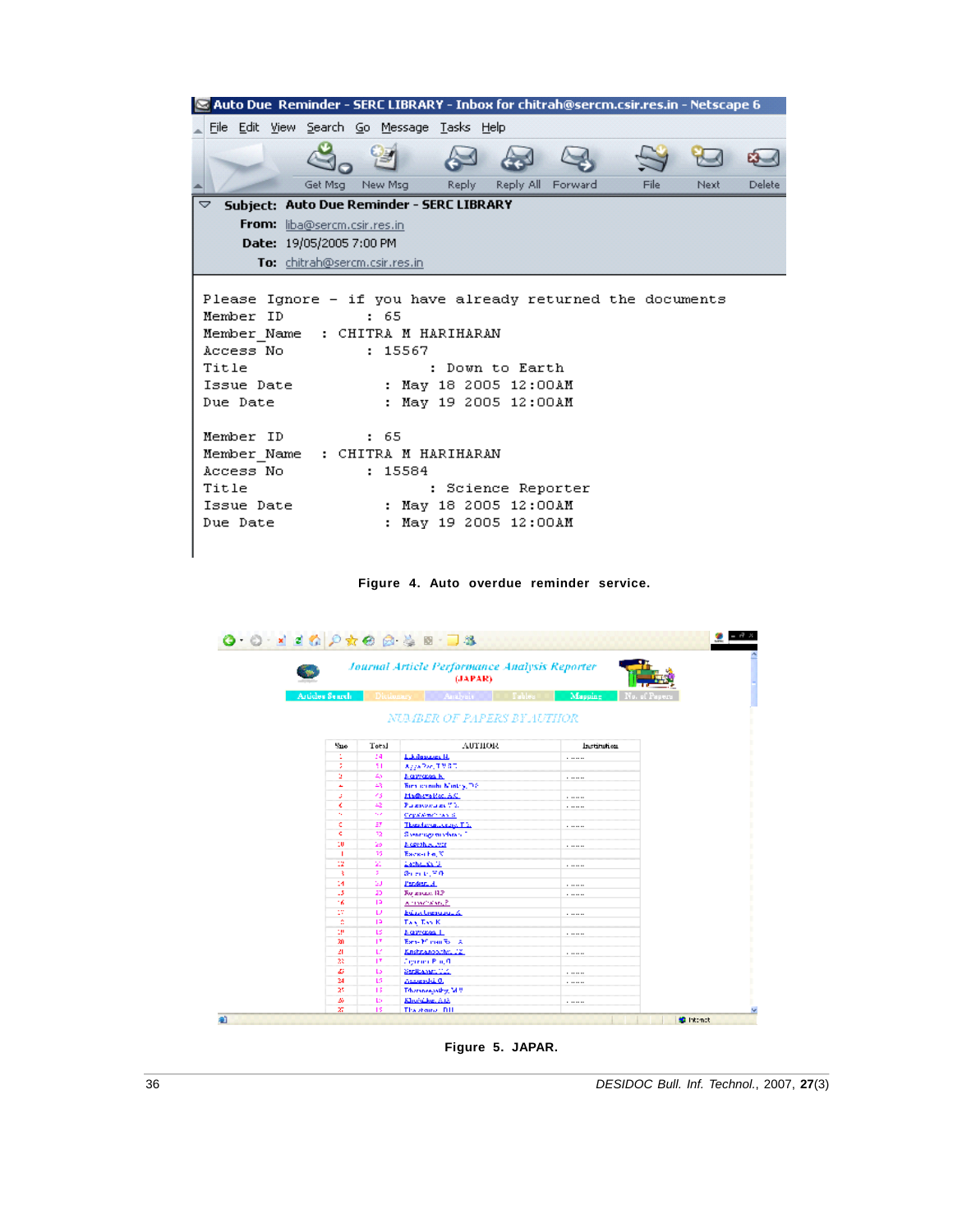#### **2.9 Institutional Repository**

An institutional repository has been set up to archive all the publications acquired by the SERC using Greenstone library software (Fig. 6). At present, articles published by the SERC scientists in the Journal of Structural<br>
Figures and the SERC house have a **ACKNOWLEDGMENTS** Engineering, published by SERC, have been identified and archived, Metadata for the identified A full-text index has also been created for all the articles available in the repository which is available on the Intranet for full-text searching and browsing. The contraction of the contract of  $\blacksquare$ 

Users expect seamless access to library New Delhi, 2003. resources in multiple contexts outside library systems. Web-based services act as vehicles in an otherwise depersonalised digital SQL server 2000. BPB Publication, New environment. The personalised web-based services developed and offered at the SERC finding information on the Internet. These services provide a way to integrate other Delhi, 2003.

resources with the library resources, which have been evaluated and selected by the library professional. This will encourage the use of the local collection and will also provide easier access to digital holdings.

#### **ACKNOWLEDGMENTS**

articles based on Dublin Core has been created. SERC for his consent to publish this paper The authors wish to thank the Director, and also the Chairman, Library Committee for his constant encouragement.

#### **BIBLIOGRAPHY**

- **3. CONCLUSION** 1. Henrickson, H. & Hofman, S. IIS 6: The complete reference. Tata McGraw Hill, New Delhi, 2003.
	- 2. Gunderloy, M. & Jorden, J.L. Mastering SQL server 2000. BPB Publication, New Delhi, 2005.
- library accept the reality that people are 3. Powell, T.A. Web design: Complete reference. Ed.2. Tata McGraw Hill, New Delhi, 2003.



**Figure 6. Instititional repository.**